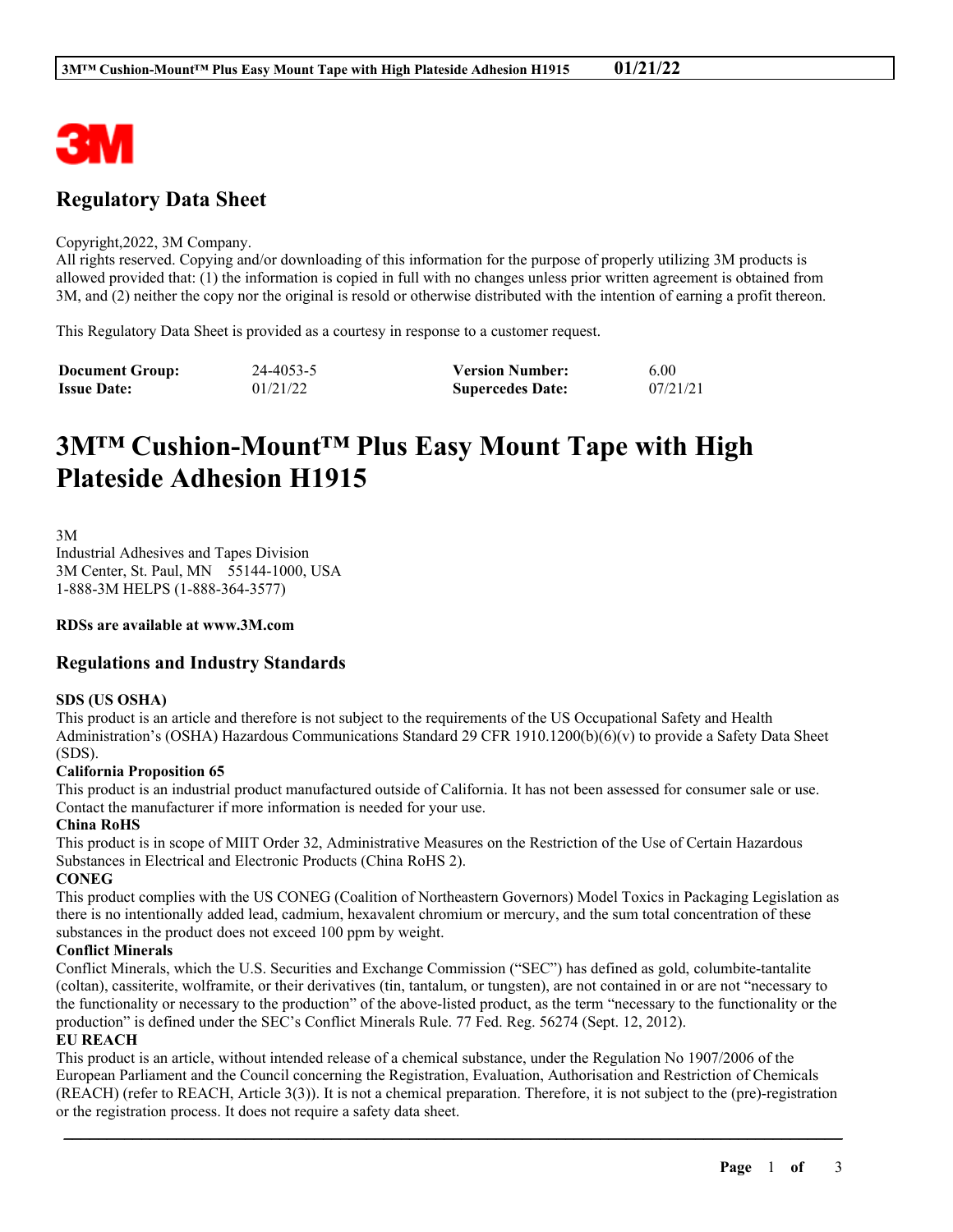## **EU REACH**

This product, including any article that the product is composed of, does not contain at greater than 0.1% by weight a Substance of Very High Concern (SVHC) substance identified according to Article 59 of REACH. This declaration reflects the substances on the candidate SVHC list, effective January 2022.

#### **EU RoHS**

This product does not exceed the maximum concentration values (MCVs) set under EU Directive 2011/65/EU (RoHS recast/RoHS 2), as stated in Annex II to that directive. This means that each of the homogenous materials within this product does not exceed the following MCVs: (a) 0.1% (by weight) for lead, mercury, hexavalent chromium, polybrominated biphenyls or polybrominated diphenyl ethers; and (b) 0.01% (by weight) for cadmium.

#### **EU RoHS Phthalates**

This product does not exceed the maximum concentration values (MCVs) for phthalates set under EU Directive 2011/65/EU (RoHS recast/RoHS 2), as amended by EU 2015/863, which applies to finished EEE after July 22, 2019 for Category 1-7, 10- 11 products and after July 22, 2021 for Category 8 and 9 products. This means that each of the homogeneous materials within this product does not exceed the MCV of 0.1% (by weight) for each of the following phthalates: DEHP, BBP, DBP, and DIBP.

#### **Fluorinated Greenhouse Gas**

A Fluorinated Greenhouse Gas (or F-Gas) listed under Annex I and II of Regulation (EU) No 517/2014 of the European Parliament and of the Council of 16 April 2014 is not intentionally added to the product.

## **Sustainability Advantage: Recycled content**

This product does not contain recycled content.

## **TSCA Section 6**

This product is not known to contain 2,4,6-Tri-tert-butylphenol (CAS 732-26-3).

#### **TSCA Section 6**

This product is not known to contain Decabromodiphenyl Ether (Deca-BDE) (CAS 1163-19-5).

**TSCA Section 6**

This product is not known to contain Hexachlorobutadiene (HCBD) (CAS 87-68-3).

**TSCA Section 6**

This product is not known to contain Pentachlorothiophenol (PCTP) (CAS 133-49-3).

**TSCA Section 6**

This product is not known to contain Phenol, isopropylated phosphate (3:1) (PIP (3:1)) (CAS 68937-41-7).

## **Chemicals and/or Compounds of Interest**

**Alkylphenol (AP)** : Not intentionally added. **Alkylphenolethoxylates (APE)** : Not intentionally added. **Arsenic and (As) Compounds** : Not intentionally added. **Bismuth and (Bi) Compounds** : Not intentionally added. **Bisphenol A (BPA) (CAS 80-05-7)** : Not intentionally added. **Butyl Benzyl Phthalate (BBP) (CAS 85-68-7)** : Not intentionally added. **Cadmium and (Cd) Compounds** : Not intentionally added. **Chlorinated Paraffins, Short Chain** : Not intentionally added. **Cobalt and (Co) Compounds** : Not intentionally added. **Decabromodiphenyl Ether (Deca-BDE) (CAS 1163-19-5)** : Not intentionally added. **Di(2-Ethylhexyl) Phthalate (DEHP) (CAS 117-81-7)** : Not intentionally added. **Diisodecyl Phthalate (DIDP)** : Not intentionally added. **Diisononyl Phthalate (DINP)** : Not intentionally added. **Dioxins and Furans** : Not intentionally added. **Flame Retardants (not PBB or PBDE)** : Not intentionally added. **Formaldehyde (CAS 50-00-0)** : Not intentionally added. **Genetically Modified Organisms (GMOs)** : Not intentionally added. **Halogenated Compounds** : Bromine, chlorine, fluorine, iodine or chemical compounds containing them are not intentionally added. **Hexavalent Chromium and (Cr+6) Compounds** : Not intentionally added. **Lead and (Pb) Compounds** : Not intentionally added. **Materials of Human or Animal Origin** : Contains.

\_\_\_\_\_\_\_\_\_\_\_\_\_\_\_\_\_\_\_\_\_\_\_\_\_\_\_\_\_\_\_\_\_\_\_\_\_\_\_\_\_\_\_\_\_\_\_\_\_\_\_\_\_\_\_\_\_\_\_\_\_\_\_\_\_\_\_\_\_\_\_\_\_\_\_\_\_\_\_\_\_\_\_\_\_\_\_\_\_\_